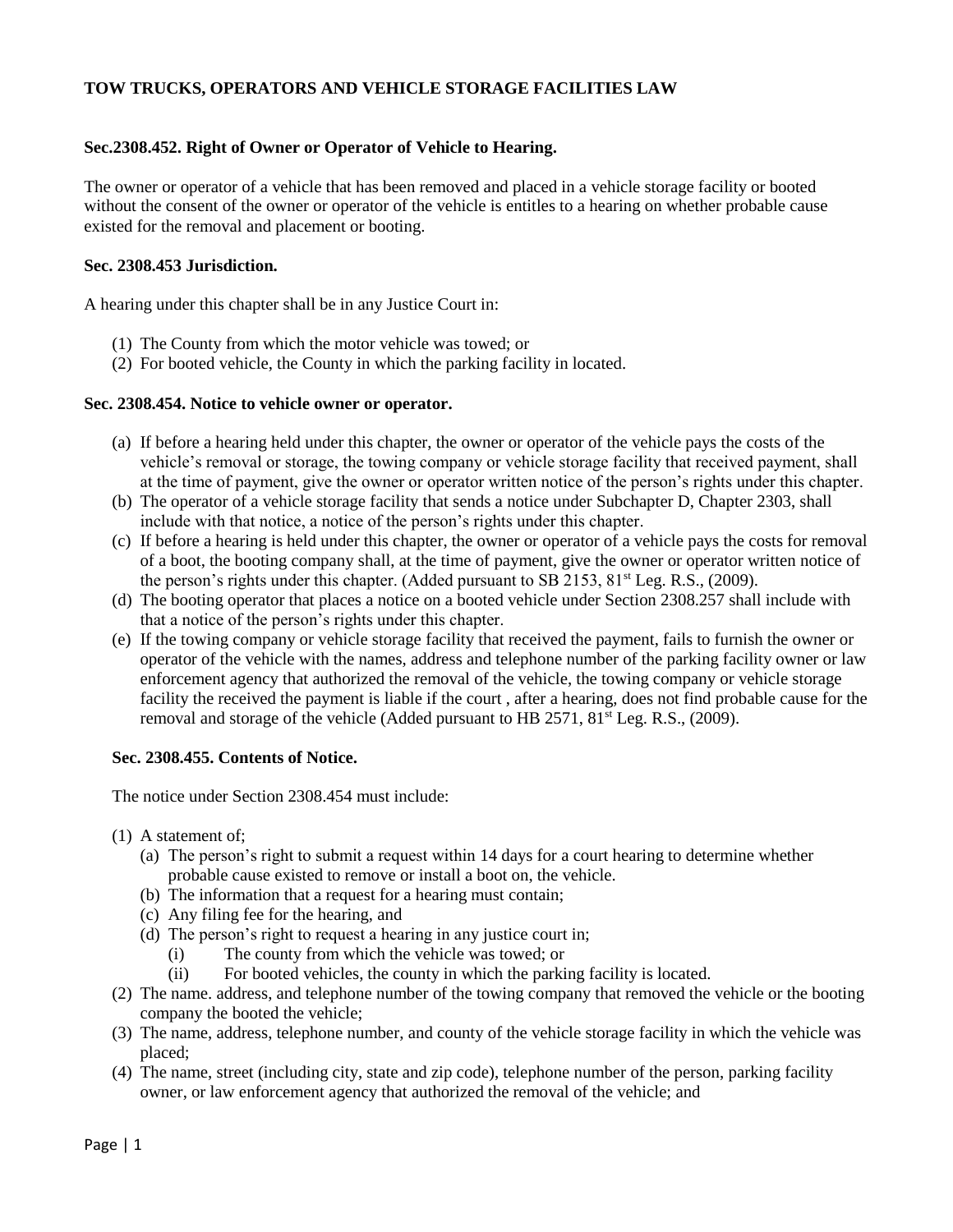(5) The name, address, and telephone number of each Justice Court in the county from which the vehicle was towed, or for booted vehicles, the county in which the parking facility is located, or the address of the internet website maintained by the Office of Court Administration of the Texas Judicial System that contains the name, address, and telephone number of each Justice Court in that county.

#### **Sec. 2308.456 Request for Hearing.**

(a) Except as provided by Subsection (c), a person entitled to a hearing under this chapter, must deliver a written request for the hearing to the Court before the  $14<sup>th</sup>$  day after the date the vehicle was removed and placed in the vehicle storage facility or booted, excluding Saturday's, Sunday's and legal holidays. (Amended pursuant to SB 2153,  $81<sup>st</sup>$  Leg., R.S. (2009).

Except as provided by Subsections (c) and  $(c-1)$ , a person entitled to a hearing under this chapter, must deliver written request for the hearing to the Court before the  $14<sup>th</sup>$  day after the date the vehicle was removed and placed in the vehicle storage facility or booted, excluding Saturday's, Sunday's and legal holidays, (Amended pursuant to HB  $2571$ ,  $81<sup>st</sup>$  Leg., R.S. (2009)

- (b) A request for a hearing must contain:
	- (1) The name, address, and telephone number of the owner or operator of the vehicle;
	- (2) The location from which the vehicle was removed or in which the vehicle was booted;
	- (3) The date when the vehicle was removed or booted;
	- (4) The name, address, and telephone number of the person or law enforcement agency that authorized the removal or booting;
	- (5) The name, address, and telephone number of the vehicle storage facility in which the vehicle was placed;
	- (6) The name, address, and telephone number of the towing company that removed the vehicle or of the booting company that installed a boot on the vehicle;
	- (7) A copy of any receipt or notification that the owner or operator received from the towing company, the booting company, or the vehicle storage facility, and
	- (8) If the vehicle was removed from or booted in a parking facility.
		- (A) One or more photographs that show the location and text of any sign posted at the facility restricting parking of vehicle, or
		- (B) At statement that no sign restricting parking was posted at the parking facility.
- (c) If notice was not given under Section 2308.454, the 14-day deadline for requesting a hearing under Subsection (a) does not apply, and the owner or operator of the vehicle may deliver a written request for a hearing at any time.
- (d) The 14-day period for requesting a hearing under Subsection (a) does not begin until the date on which the towing company or vehicle storage facility provides to the vehicle owner or operator the information necessary for the vehicle owner or operator to complete the material for the request for hearing requires under Subsection (b)(2) through (6)
- (e) A person who fails to deliver a request in accordance with Subsection (a) waives the right to a hearing.

## **Sec. 2308.457. Filing Fee Authorized**

The Court may charge a filing fee of \$20.00 for a hearing under this chapter plus \$21.00 court costs. (total \$41.00)

## **Sec. 2308.458. Hearing.**

(a) A hearing under this chapter shall be held before the  $21<sup>st</sup>$  calendar day after the date the court receives the request for the hearing.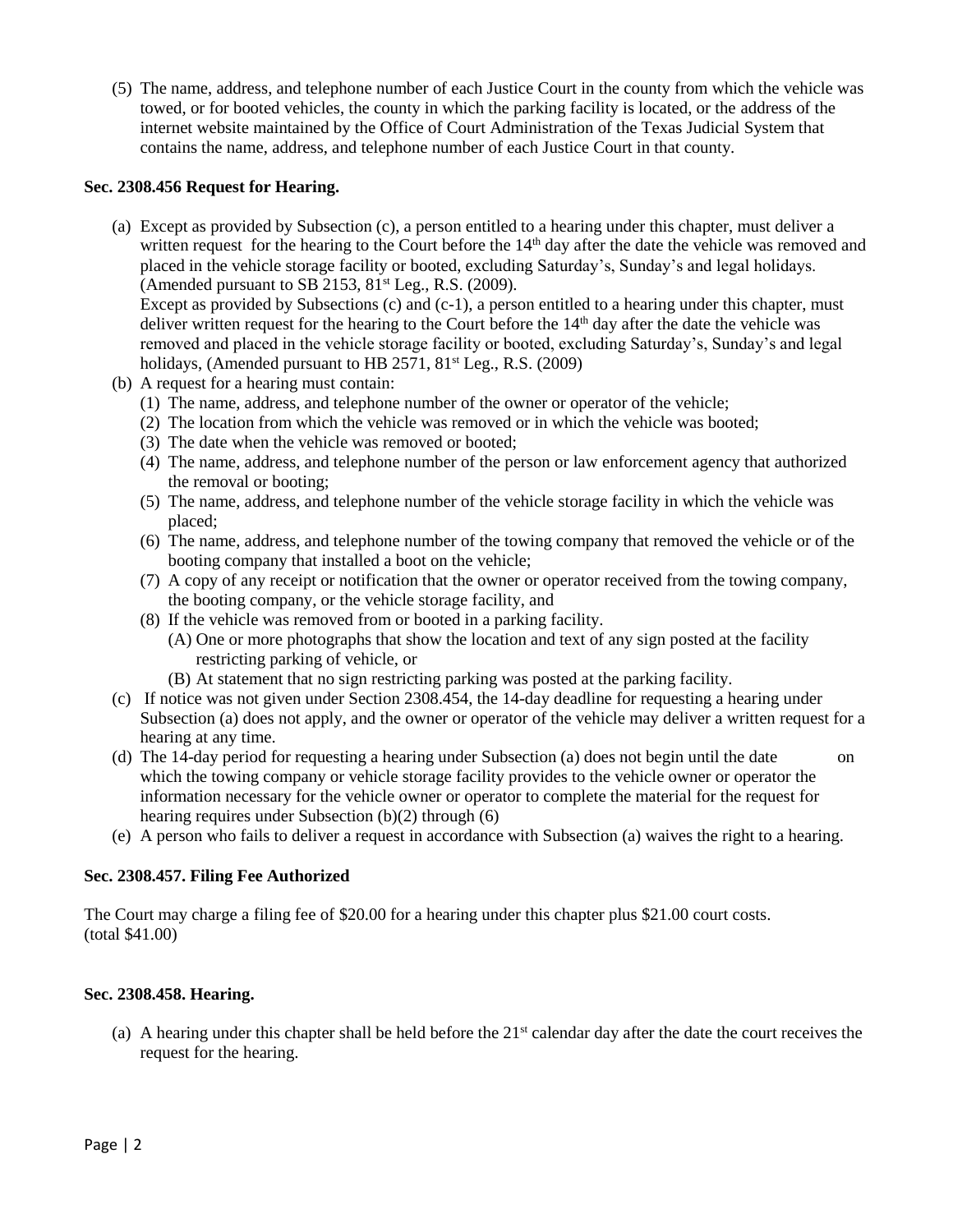- (b) The Court shall notify the person who requested the hearing for a towed vehicle, the parking facility owner or law enforcement agency that authorized the removal of the vehicle, the towing company, and the vehicle storage facility in which the vehicle was placed, of the date, time and place of the hearing in a manner provided by Rule 21a, Texas Rules of Civil Procedure. The notice of the hearing to the towing company and the parking facility owner or law enforcement agency that authorized the removal of the vehicle must include a copy of the request for hearing. Notice to the law enforcement agency that authorized the removal of the vehicle is sufficient as notice to the political subdivision in which the law enforcement agency is located.
- (b-1) At a hearing under this section:
	- (1) The burden of proof is on the person who requested the hearing; and
- (2) Hearsay evidence is admissible if it is considered otherwise reliable by the Justice of the Peace. (b-2) The court shall notify the person who requested the hearing for a booted vehicle, the parking facility in which the vehicle was booted, and the booting company, of the date, time and place of hearing in a manner provided by Rule 21a, Texas Rules of Civil Procedure. The notice of hearing to the person that authorized the booting of the vehicle must include a copy of the request for hearing.
- (c) The issues in a hearing regarding a towed vehicle under this chapter are:
	- (1) Whether probable cause existed for the removal and placement of the vehicle;
	- (2) Whether a towing charge imposed or collected in connection with the removal or placement of the vehicle was greater than the amount authorized by the political subdivision under Section 2308.201 or 2308.202;
	- (3) Whether a towing charge imposed or collected in connection with the removal or placement of the vehicle was greater than the amount authorized by the political subdivision under Section 2308.203; or
	- (4) Whether a towing charge imposed or collected in connection with the removal or placement of the vehicle was greater than the amount authorized by the political subdivision under Section 2308.0575.
- (c-1) The issues in a hearing regarding a booted vehicle under this chapter are;
	- (1) Whether probable cause existed for the booting of the vehicle; and
	- (2) Whether a boot removal charge imposed or collected in connection with the removal of the boot from the vehicle was greater than the amount authorized by the political subdivision under Section 2308.2085.
	- (d) The Court shall make written findings of fact and a conclusion of law.
	- (e) The Court may award;
		- (1) Court costs and attorney's fees to the prevailing party;
		- (2) The reasonable costs of photographs submitted under Section 2308.456(b)(8) to a vehicle owner or operator who is the prevailing party;
		- (3) An amount equal to the amount that the towing charge or booting removal charge and associated parking fees exceeded fees regulated by a political subdivision or authorized by this code or by Chapter 2303; and
		- (4) Reimbursement of fees paid for vehicle towing, storage or removal of a boot.

## **Sec. 2308.459. Appeal**

An appeal from a hearing under this chapter is governed by the rules of procedure applicable to civil cases in Justice Court, except that no appeal bond may be required by the Court.

## **Sec. 2308.460. Enforcement of award.**

- (a) An award under this chapter may be enforced by any means available for the enforcement of a judgment for a dept.
- (b) The department shall suspend a license on the license holder's failure to pay final judgment awarded to an owner or operator of a vehicle before the 60<sup>th</sup> day after the date of the final judgment. The department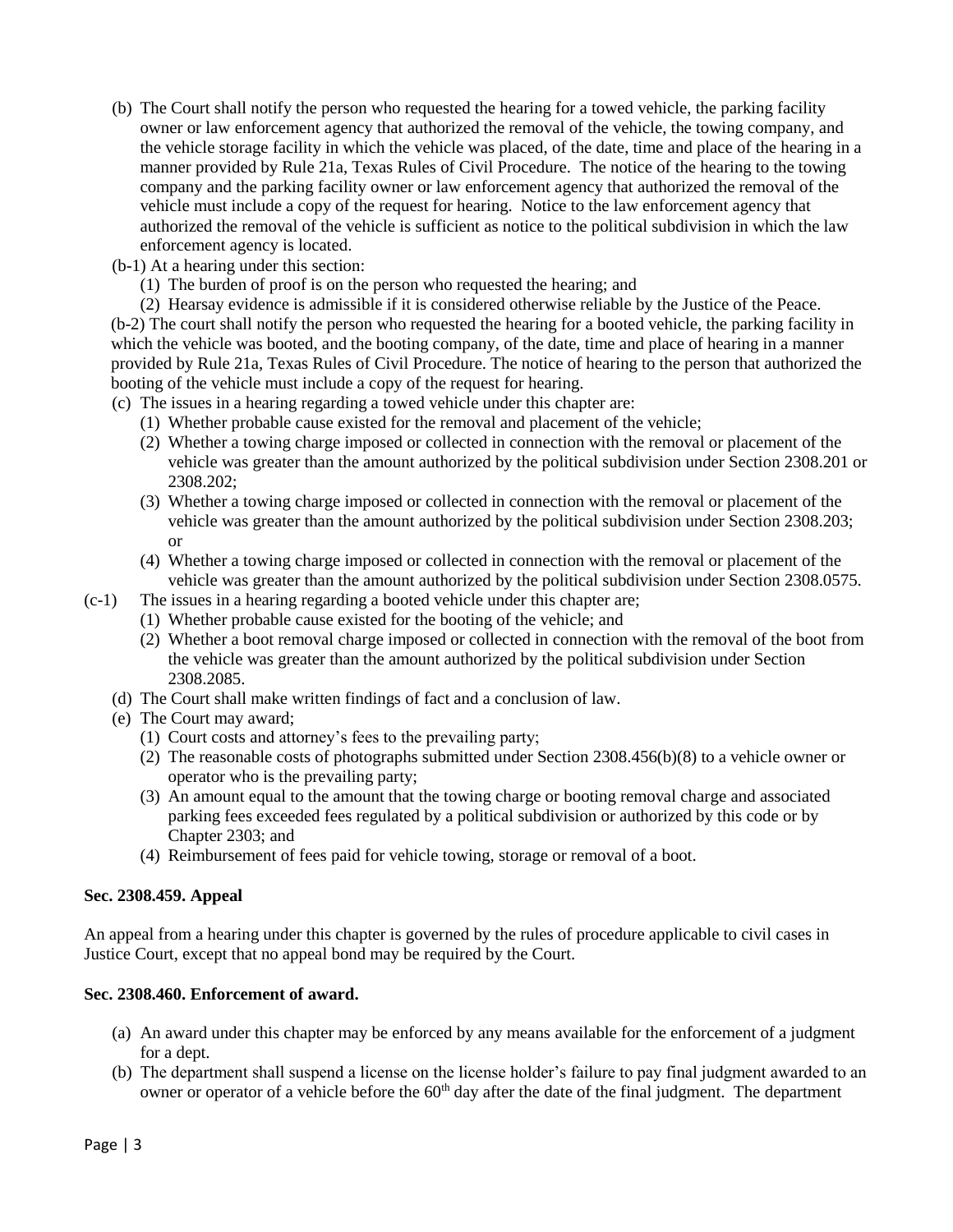must provide notice of the suspension to the license holder at least 30 days before the date the license is to be suspended.

- (c) The owner or operator of the vehicle shall submit a certified copy of the final judgment to the department.
- (d) On receipt of the certified copy of the unpaid final judgment, the department shall disqualify a person from renewing a license or permit or deny the person the opportunity of taking a licensing examination on the grounds that the person, towing company, or vehicle storage facility has not paid a final judgement awarded to an owner or operator of a vehicle.
- (e) The department shall reinstate the license on submission of evidence satisfactory to the department of payment of the final judgment by the person, towing company or vehicle storage facility.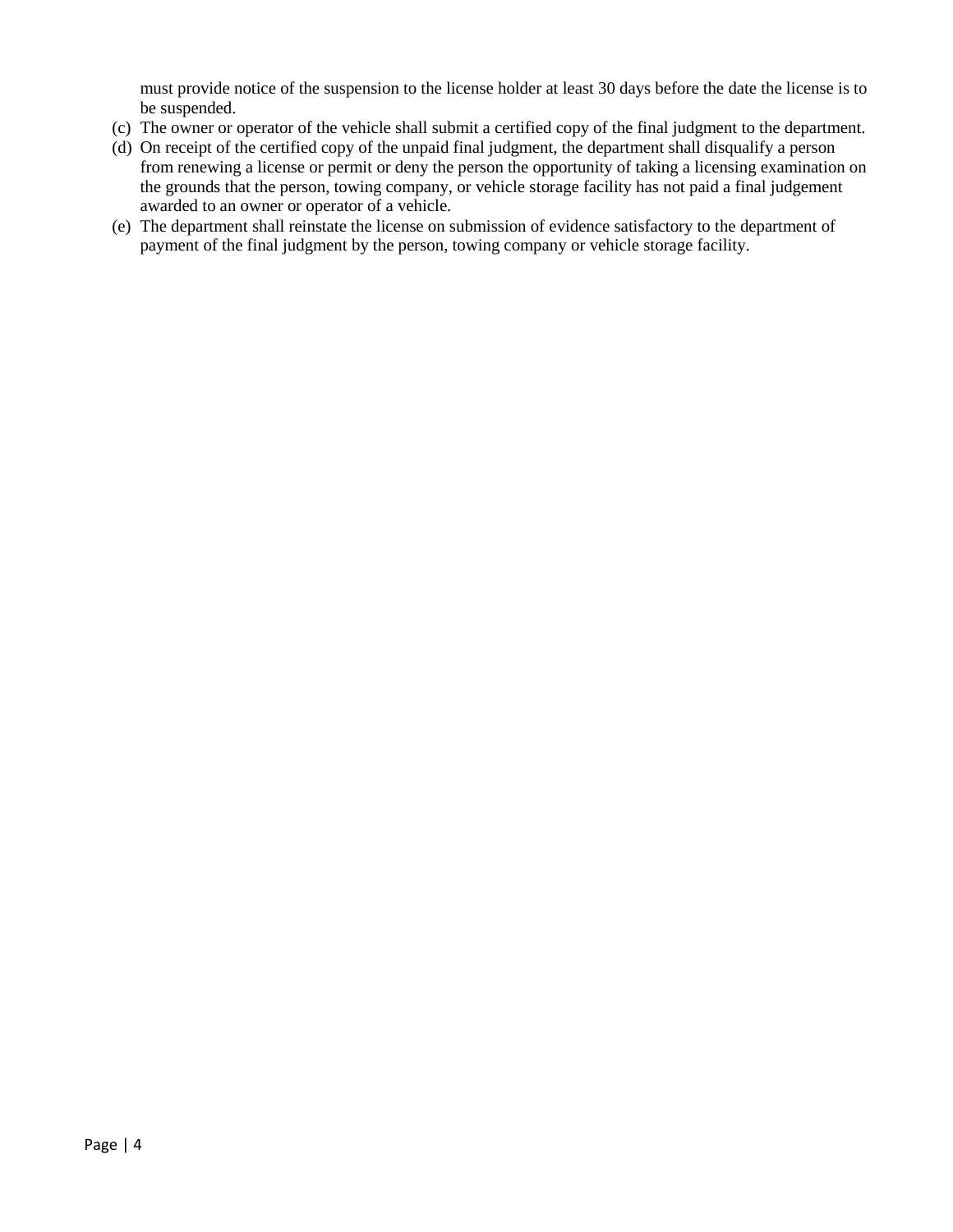# **\*REQUEST FOR TOW HEARING INSTRUCTIONS\***

Texas Occupations Code Chapter 2308 Subchapter J – Rights of Owners and Operators of Stored Vehicles

**Instructions:** The owner or operator of a vehicle towed and placed in a vehicle storage facility without consent is entitled to a hearing on whether probable cause existed for the removal of the vehicle. A person entitled to a hearing must deliver a written request for the hearing to the \_\_\_\_\_\_\_\_\_\_\_\_\_\_\_\_\_\_\_\_\_\_\_\_\_\_ **County Justice Court** (street address) \_\_\_\_\_\_\_\_\_\_\_\_\_\_\_\_\_\_\_\_\_\_\_\_\_\_\_\_\_\_\_\_\_\_\_\_\_\_\_\_\_\_\_, **Texas** (zip code) \_\_\_\_\_\_\_\_\_\_\_\_\_\_.

The request for hearing must be delivered before the **14th** day after the date the vehicle was removed and placed in the vehicle storage facility *(not counting Saturdays, Sundays and legal holidays).* The Request for Hearing must be completed with the specified information. **The precinct in which the vehicle storage facility is located must be designated.** The Clerk of the Court accepts filings **Monday through Friday from \_\_\_\_\_\_\_\_\_\_\_a.m. to** 

**p.m.** A filing fee of \$41.00 must be paid by cashier's check or money order payable to the County Justice Court at the time of filing.

*"Parking facility"* means public or private property used, wholly or partly, for restricted or paid vehicle parking. The term includes:

(a) a restricted space on a portion of an otherwise unrestricted parking facility; and

(b) a commercial parking lot, a parking garage, and a parking area serving or adjacent to a business, church, school, home, apartment complex, property governed by a property owners' association or government-owned property leased to a private person, including

(i) a portion of the right-of-way of a public roadway that is leased by a governmental entity to the parking facility owner; and

(ii) the area between the facility's property line abutting a county or municipal public roadway and the centerline of the roadway's drainage way or the curb of the roadway, whichever is farther from the facility's property line.

## *"Parking facility owner"* means

(a) an owner or operator of a parking facility, including a lessee employee or agent of an owner or operator;

(b) a property owners' association having control under a dedicatory instrument, over assigned or unassigned parking areas; or

(c) a property owner having an exclusive right under a dedicatory instrument to use a parking space.

For assistance in obtaining this information, you may call the Texas Department of Transportation, Motor Carrier Contacts, Toll-Free Customer Service at 800-299-1700.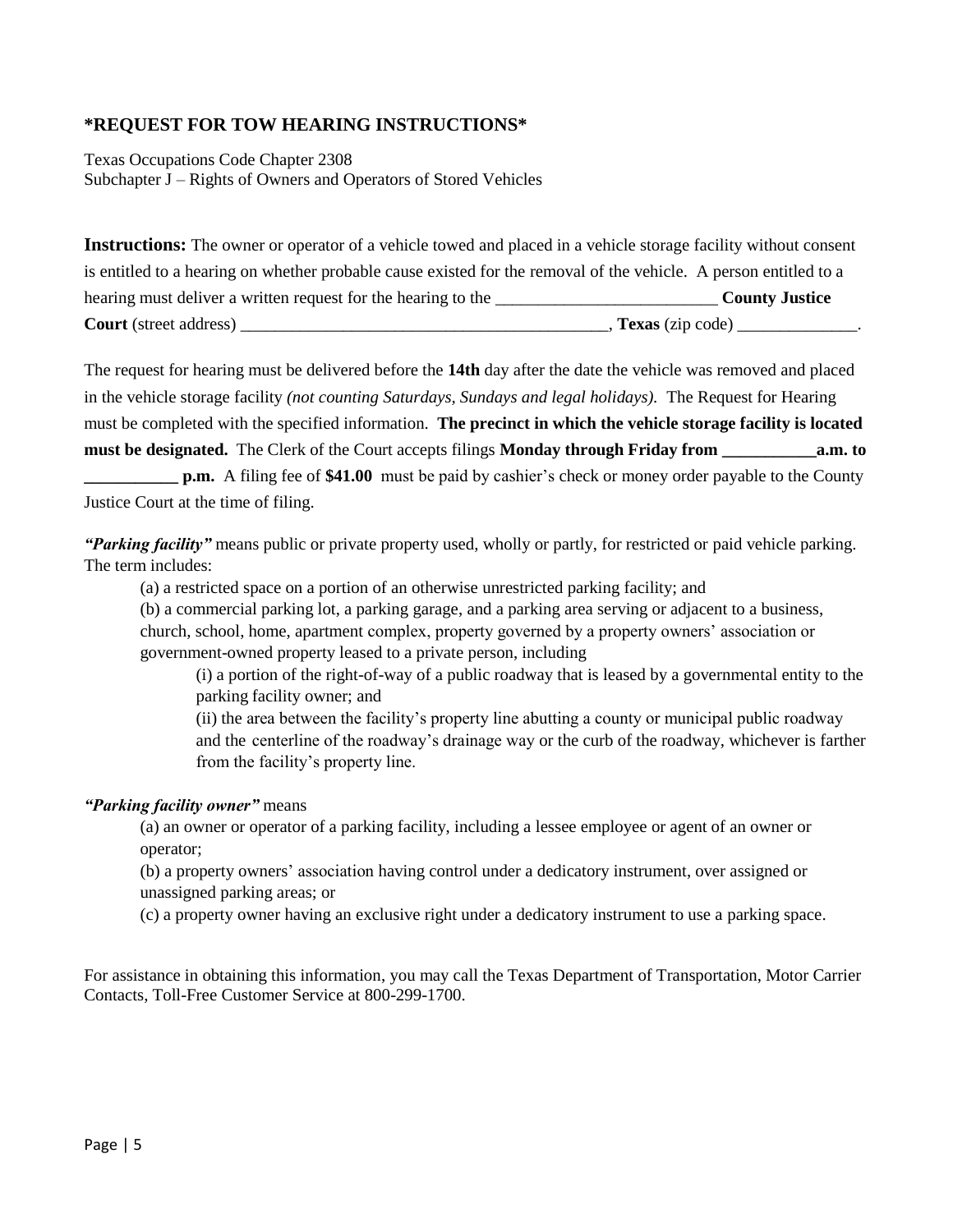## (SEE COMPLETE FORM-Pages 2 and 3) REQUEST FOR TOW HEARING

|                                                        | § | IN THE JUSTICE COURT                                                                                                         |
|--------------------------------------------------------|---|------------------------------------------------------------------------------------------------------------------------------|
|                                                        | § | PRECINCT                                                                                                                     |
| <b>RE: REMOVAL AND STORAGE OF</b>                      | § | MIDLAND COUNTY, TEXAS                                                                                                        |
|                                                        |   |                                                                                                                              |
|                                                        |   |                                                                                                                              |
|                                                        |   |                                                                                                                              |
|                                                        |   |                                                                                                                              |
|                                                        |   |                                                                                                                              |
|                                                        |   |                                                                                                                              |
|                                                        |   | <b>Request for Hearing under Chapter 2308, Texas Occupations Code</b><br>(Rights of Owners and Operators of Stored Vehicles) |
|                                                        |   |                                                                                                                              |
|                                                        |   |                                                                                                                              |
|                                                        |   |                                                                                                                              |
|                                                        |   |                                                                                                                              |
| The person requesting the hearing is the: $\Box$ owner |   | $\Box$ operator of the vehicle                                                                                               |
|                                                        |   |                                                                                                                              |
|                                                        |   |                                                                                                                              |
|                                                        |   |                                                                                                                              |
|                                                        |   |                                                                                                                              |
|                                                        |   |                                                                                                                              |
|                                                        |   |                                                                                                                              |
|                                                        |   |                                                                                                                              |
|                                                        |   |                                                                                                                              |
|                                                        |   |                                                                                                                              |
|                                                        |   |                                                                                                                              |
| Page $  6$                                             |   | Telephone:                                                                                                                   |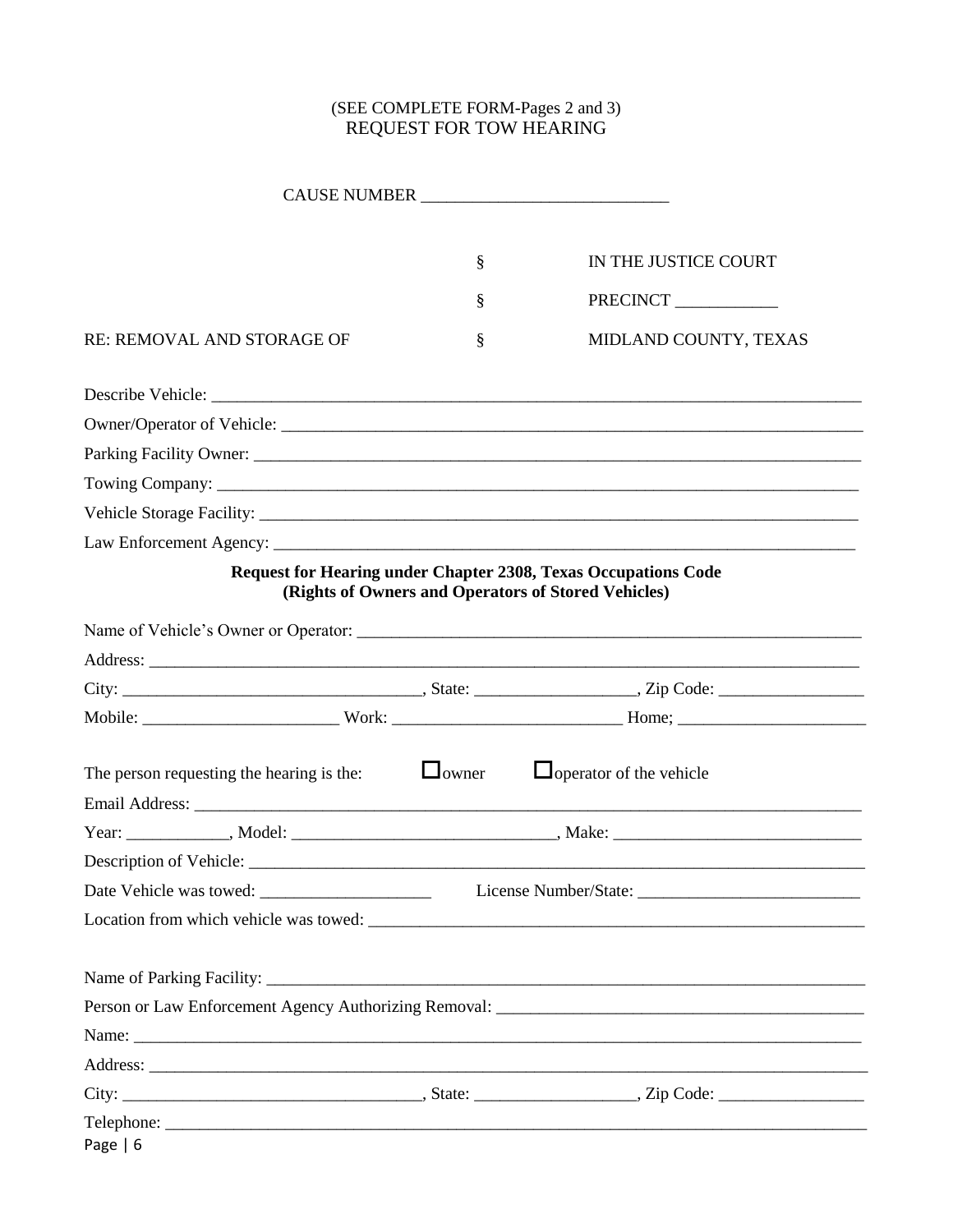# REQUEST FOR TOW HEARING

|                  | Justice of the Peace Precinct in which the Vehicle Storage Facility is located:                                                                                                                                                                                                        |  |  |  |  |  |
|------------------|----------------------------------------------------------------------------------------------------------------------------------------------------------------------------------------------------------------------------------------------------------------------------------------|--|--|--|--|--|
|                  |                                                                                                                                                                                                                                                                                        |  |  |  |  |  |
|                  | Name: $\frac{1}{2}$ Name: $\frac{1}{2}$ Name: $\frac{1}{2}$ Name: $\frac{1}{2}$ Name: $\frac{1}{2}$ Name: $\frac{1}{2}$ Name: $\frac{1}{2}$ Name: $\frac{1}{2}$ Name: $\frac{1}{2}$ Name: $\frac{1}{2}$ Name: $\frac{1}{2}$ Name: $\frac{1}{2}$ Name: $\frac{1}{2}$ Name: $\frac{1}{2$ |  |  |  |  |  |
|                  |                                                                                                                                                                                                                                                                                        |  |  |  |  |  |
|                  |                                                                                                                                                                                                                                                                                        |  |  |  |  |  |
|                  |                                                                                                                                                                                                                                                                                        |  |  |  |  |  |
|                  | (Please check the appropriate information)                                                                                                                                                                                                                                             |  |  |  |  |  |
| $\Box$           | I paid the costs of the tow and storage in the amount of \$                                                                                                                                                                                                                            |  |  |  |  |  |
| $\Box$<br>$\Box$ | I received a receipt for payment from the Towing Company or the Vehicle Storage Facility<br>I received notification of my rights following the removal of the Vehicle from the Vehicle Storage<br>Facility.                                                                            |  |  |  |  |  |
| $\Box$<br>$\Box$ | I have attached a copy of the receipt and/or of the notification of rights to this Request for Hearing.<br>No notice of rights following the towing and storage of the Vehicle was given to me by the towing the                                                                       |  |  |  |  |  |

- Vehicle Storage Facility
- $\Box$  If the Vehicle was removed from a parking facility) I have attached photograph(s) that show the location text of signs posted restricting the parking of vehicles at the parking facility.

\_\_\_\_\_\_\_\_\_\_\_\_\_\_\_\_\_\_\_\_\_\_\_\_\_\_\_\_\_\_\_\_\_\_\_\_\_\_\_\_\_\_\_\_\_\_\_\_\_\_\_\_\_\_\_\_\_\_\_\_\_\_\_\_\_\_\_\_\_\_\_\_\_\_\_\_\_\_\_\_\_\_\_\_\_\_\_\_\_\_\_ \_\_\_\_\_\_\_\_\_\_\_\_\_\_\_\_\_\_\_\_\_\_\_\_\_\_\_\_\_\_\_\_\_\_\_\_\_\_\_\_\_\_\_\_\_\_\_\_\_\_\_\_\_\_\_\_\_\_\_\_\_\_\_\_\_\_\_\_\_\_\_\_\_\_\_\_\_\_\_\_\_\_\_\_\_\_\_\_\_\_\_

- $\square$  No signs restricting parking were posted at the parking facility.
- I was charged or paid a towing charge greater than the amount authorized. I paid a Towing Charge of \$

Other Remarks:

Signed on: \_\_\_\_\_\_\_\_\_\_\_\_\_\_\_\_\_\_\_\_\_\_\_\_\_\_\_\_\_\_

\_\_\_\_\_\_\_\_\_\_\_\_\_\_\_\_\_\_\_\_\_\_\_\_\_\_\_\_\_\_\_\_\_\_\_\_\_\_\_ Signature or Owner/Operator of Vehicle

#### **Notice of Hearing Date, Time, and Location**

| YOU ARE NOTIFIED that a hearing is scheduled on                        | am/pm. |
|------------------------------------------------------------------------|--------|
| In THE JUSTICE COURT, PRECINCT<br>, located at <i>(street address)</i> |        |
| MIDLAND COUNTY, TEXAS                                                  |        |

| ISSUED this the |  |
|-----------------|--|
|-----------------|--|

JUSTICE OF THE PEACE,

\_\_\_\_\_\_\_\_\_\_\_\_\_\_\_\_\_\_\_\_\_\_\_\_\_\_\_\_\_\_\_\_